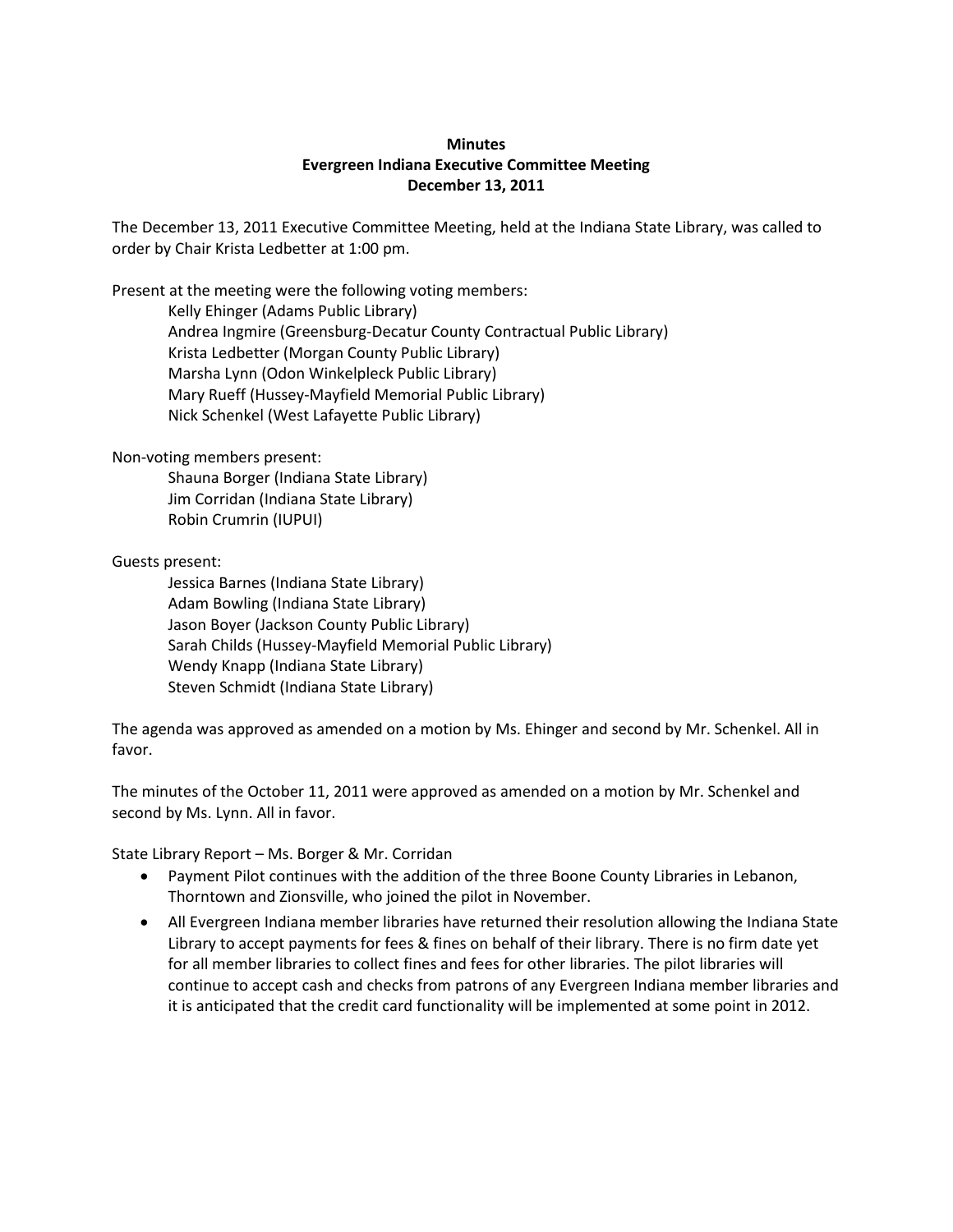- Noble County Public Library was added to the group of pilot libraries for the Acquisitions Module. Each library has been asked to set up an EDI account if using Baker & Taylor or Ingram; EDI for Midwest Tapes is currently not available. A conference call will be scheduled later in December with all the pilot libraries to see how their experience with the module is going.
- The order for blue Reciprocal cards has been placed, a bit later than anticipated due to the longer period of time it took to receive all the proofs back from member libraries. It is hoped that the cards will be received prior to January 1, 2012, but is not guaranteed. Future surveys will be sent out to member libraries to place orders for green and blue cards as well as item barcodes.

### Committee Reports:

- IT / Technology Committee Mr. Bowling:
	- $\circ$  The upgrade to 2.1 occurred as scheduled over this past weekend, December 9-11. Mr. Bowling reported that the upgrade went as well as expected, especially when compared to the last upgrade in March 2011. It was not perfect, has included some errors, but not as many as expected.
	- o There are MARC editing errors. Reinstalling the staff client has helped every situation that has been encountered so far.
	- $\circ$  Reports server errors have been reported, so it is currently off-line; Indiana State Library IT staff is doing some rebuilding and it should be ready by tomorrow morning.
- Overdrive Committee Ms. Ehinger: The Committee met at 10:00 am on December 13.

o The Committee continued discussion of PLAC borrowers and whether we can get statistics on borrower type.

o Another topic of discussion was the addition of MARC records for Overdrive titles to the Evergreen Indiana catalog; there was good discussion but no decision was made. There are pros and cons to both sides of the discussion.

o The placing of orders for promotional materials was discussed.

o Mr. Corridan brought up the topic of PLAC and nonresident users of the Evergreen Overdrive collection and a discussion among the Executive Committee ensued. Mr. Corridan stated that Overdrive will be contacted to see if the PLAC use statistics can be obtained.

o Indiana State Library will follow up on the licensing issue (or whether there is a licensing issue) with allowing PLAC and non-resident cardholders access to Overdrive.

Cataloging Committee – Ms. Childs:

o Ms. Childs announced that Judy Hill, the Cataloging Committee Chair, resigned from the Committee, as well as retired from the Plainfield Guilford Township Public Library. Ms. Childs commended Ms. Hill's leadership since the inception of Evergreen Indiana in 2008.

o At the Cataloging Committee meeting on December 6, 2011, Ms. Childs was elected as the new Chair and Cindy Wilson of Butler Public Library, was elected as the first-ever Vice Chair.

o The Committee is working on revising the documents from 2008. There are still some that are being worked on and the updated Cataloging Policy has been brought to the Executive Committee for approval.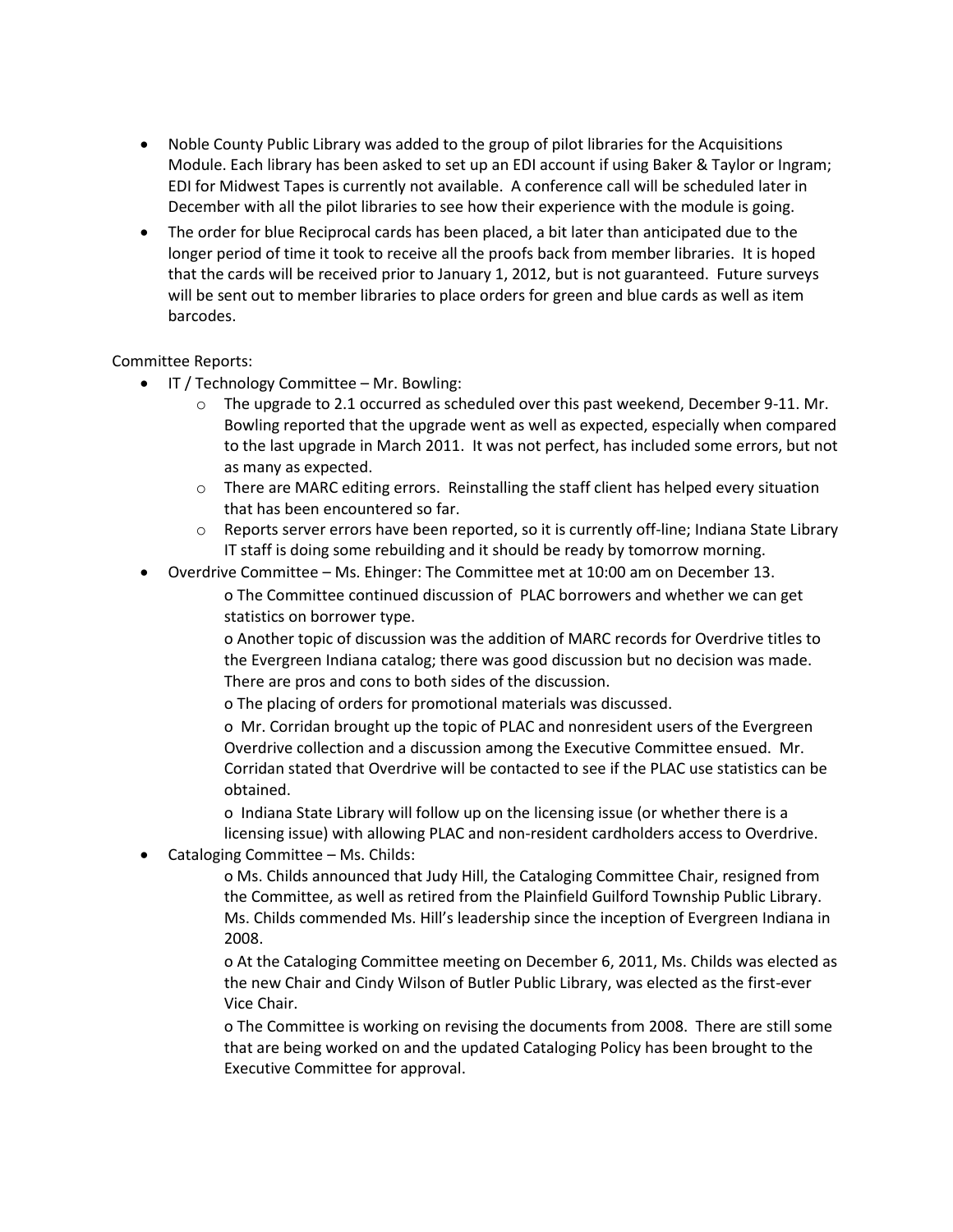o Ms. Childs explained the updates to the Cataloging Policy, including the need to enforce the requirement that each member library have a CAT 1 trained cataloger on staff. After discussion among the Executive Committee, it was suggested to amend the updated Policy to include the following statements: All member libraries must have at least one Certified (CAT 1) cataloger on their cataloging staff, or a written agreement with another Evergreen Indiana library with a CAT 1 cataloger on staff to provide CAT 1 services. The agreement must be on file with the Evergreen Indiana Executive Committee in care of the Indiana State Library.

o On a motion by Ms. Ehinger and second by Mr. Schenkel, the updated Cataloging Policy, as amended, was approved. All in favor.

- Circulation Committee Ms. Borger:
	- o Most of what is being presented regarding the Circulation Committee will be covered under New Business.
	- o There are 2 new at-large positions on the Circulation Committee.
	- o Lost items and expired patrons are 2 main items that will be covered under New Business.
- OPAC Committee Ms. Borger:
	- o The Committee recommended several updates to the OPAC which have been included in the 2.1 release. These include:
		- **take out the "Maybe you meant" feature**
		- move the "Place Hold" button to the left center of the screen to accommodate the variation in screen resolutions
		- transcendence database setting was set to not transcend on December 19 for the Overdrive records that are already in the OPAC. This will prevent the records from displaying in searches for which the e-Resources are not actually available.
- 2012 International Conference Planning Committee Ms. Borger:
	- o Registration is open for the conference and hotels.
	- $\circ$  The keynote speaker has been engaged. He is Jono Bacon of Ubuntu. He spoke at the open source conference in Portland.
	- $\circ$  The schedule has shifted a bit; Wednesday, things will begin later and Saturday afternoon will feature an Acquisitions workshop.
	- $\circ$  The deadline to submit programs for consideration has been extended to December 21, 2011. Thirty-nine programs have been submitted so far and there are time slots available for 36. Some submittals were evening events and lightning talks and one was not appropriate, thus the extension. Each program is slated to last 45 minutes.

# Old Business:

- Regional Circulation Training -- Ms. Borger
	- o There has been interest expressed by some member libraries in having regional circulation training, both for initial pre-live date training and training of new staff for established Evergreen Indiana libraries.
	- o Ms. Barnes stated that while training for Circulation, Cataloging and Admin/Reports is provided on a monthly basis by Indiana State Library staff at the Indiana State Library, it does not necessarily make sense for the Indiana State Library's staff to do regional training for one or even 2 small libraries. Circulation staff does not need to earn LEUs. It might be better to have local circulation staff who use the Circulation module every day train new staff.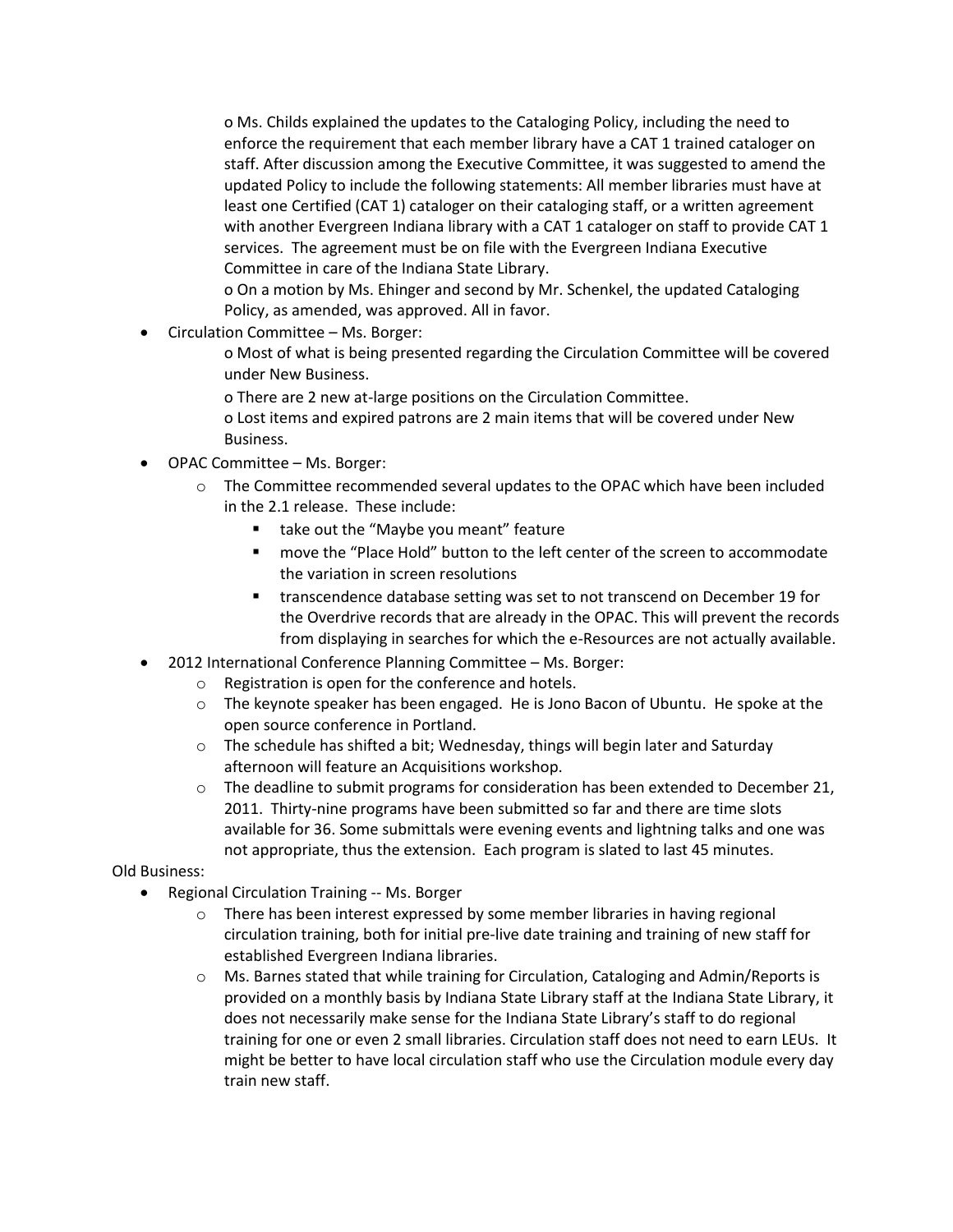- $\circ$  Ms. Barnes further noted that it might be better for regionally-provided Circulation training to be done at a regional library; requirements include a computer lab or setting with at least 10 computers, a screen and projector and, at minimum, 5 hours of dedicated time for a workshop.
- $\circ$  Another option might be to do "Train the Trainer" sessions at the Indiana State Library to train Circulation staff who can then train others.

### New Business:

- New Circulation Committee members: 2 new At-large Circulation Committee members have been nominated. A total of 15 are required and the addition of these 2 brings the total number to 14. The 2 nominees are Judi Terpening of the Switzerland County Public Library and April Gross of the Fulton County Public Library. On a motion by Ms. Ingmire and second by Ms. Lynn, the 2 members were approved. All in favor.
- Updated Circulation procedures: a variety of procedures have been updated
	- o Local admin may grant permission for CIRC 1 to delete patrons
	- $\circ$  When transiting lost items, the circulating library will still check in the item but now will override the LOST status to transit the item, and will add an alert in the item attributes re: that the item was LOST, such as "Lost item checked in at \_\_\_ Library on DATE"; the owning library will decide how to handle once received.
	- $\circ$  A resident patron account may be updated by staff from a non-home library if the patron shows valid ID with photo and same address; staff must add a note to the account that states " account updated at Library on DATE"
- Updated Cataloging Policy and Procedures discussed earlier in meeting
- Ballot to change by-laws was voted on by the membership. Results: 67 "yes" votes, zero "no" votes; several "no responses". This is enough to make the change, so the Annual Evergreen Indiana Meeting will now be held in the spring of each year and the 2012 Annual Meeting will be held in conjunction with the Evergreen International Conference in April 2012
- Gutenberg MARC records: Mr. Schenkel presented "E-Discover the Classics" Free E-books for Libraries"; this is a collection of almost 500 downloadable classics from Project Gutenberg whose MARC records are available free to download into library catalogs; MARC records provide links to the actual books on the Gutenberg website. After discussion by the Executive Committee, on a motion by Ms. Ehinger and second by Ms. Ingmire, the addition of the Gutenberg MARC records to the Evergreen Indiana catalog was approved. All in favor.
- New Members: On a motion by Ms. Ehinger and second by Mr. Schenkel, the Camden-Jackson Township Public Library and Montezuma Public Library were accepted as new Evergreen Indiana members. All in favor.

# Announcements:

• The next migration is tentatively scheduled for March 20, 2012 and will include the 2 newest members: Camden-Jackson Township Public Library and Montezuma Public Library.

Chair Ms. Ledbetter adjourned the meeting at 3:10 pm.

The next meeting of the Executive Committee will be on Tuesday, February 14, 2012 at 1:00 pm at the Hussey-Mayfield Memorial Public Library.

Respectfully submitted,